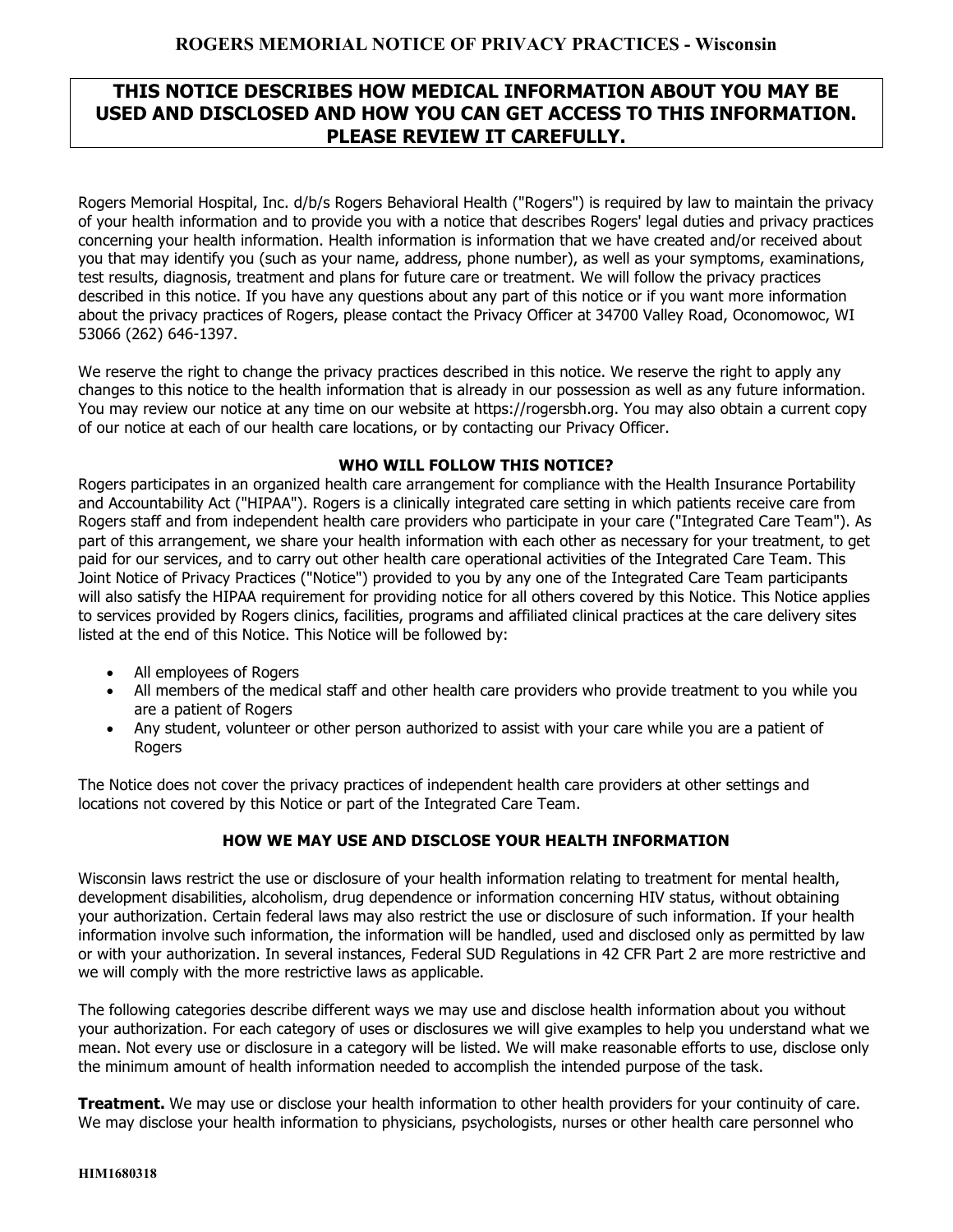provide you with health care services or who are involved in your care. For example, a physician may review your health information to determine if a medication is appropriate for your care.

**Payment.** We may use or disclose health information about you so that the treatment services you receive may be billed to, and payment may be collected from you, an insurance company or another third-party payer. For example, we may provide portions of your health information such as your name, diagnosis and the specific treatment that you are receiving to our billing department and your health plan to get paid for services provided to you. In certain situations, we may disclose your health information to a collection agency if a bill is not paid.

**Health Care Operations**. We may use your health care information as necessary for our individual and permitted joint health care operations which may include quality assurance and improvement activities, evaluation of the performance of health care providers, legal services, risk management business planning and compliance with law. For example, we may use your information to look at the care you received from doctors, nurses, or other health care providers. We may use your health information for our accreditation activities.

**Fundraising**. We may use or disclose to the Rogers Memorial Hospital Foundation certain limited information from your record (excluding any alcohol and other drug abuse records) for fundraising purposes in accordance with applicable privacy laws, which information shall be limited to the following: limited demographic information, including your name, address, and/or other contact information (or that of your personal representative, as applicable); dates of health care provided to you, and names of your treating physician(s). The Foundation has no access to your health information and, if applicable, will be provided only the limited information noted above from Rogers for fundraising purposes. In each fundraising communication received, either from Rogers directly or from the Foundation, you will be provided the opportunity to opt-out of receiving further fundraising communications in the future.

#### **Additional ways we may use or disclose your health information without your written authorization, as permitted or required by law**:

**Family and Care Givers for Care**. We may disclose limited health information about you to your spouse, domestic partner, parent, adult child or sibling if such individuals are directly involved in your care or monitoring your treatment as verified by your physician, psychologist or by a person other than the individual requesting the information. The health information released would not include alcohol and drug abuse services and would be limited to, a summary of your diagnosis and prognosis, a listing of medications received or you are receiving, and a description of your treatment plan. If you are able and available to agree or object, we will give you the opportunity to agree or object to such uses and disclosures. If you are not available or in the event of your incapacity or emergency circumstances, we will disclose health information using professional judgment disclosing only information that is directly relevant to person's involvement in your health care.

**Required by Law**. We may use and disclose your health information when that use or disclosure is required by local, state or federal law. For example, we are required to report actual and suspected abuse, neglect or violence relating to children and the elderly. We are also required to respond to a court order.

**Public Health**. We may disclose your health information to local, state or federal public health agencies, subject to the provisions of applicable law, to help prevent or control disease, injury, or disability. For example, we are required to report certain diseases, injuries, and problems with products and reactions to medications to the Food and Drug Administration.

**Health Oversight Activities**. We may disclose your health information to authorities and agencies designated by the government or as required by law, for purposes such as management audits, financial audits or program monitoring and evaluation.

**Judicial and Administrative Proceedings**. We may disclose your health information in the course of an administrative or judicial proceeding for such purposes as response to a court order or associated with a petition filed in court related to treatment.

**Law Enforcement**. We may disclose your health information to a law enforcement official as required or permitted by law. For example, we may disclose health information to report an apparent crime committed on the premises, assist with identifying and locating a missing patient, or comply with a court order.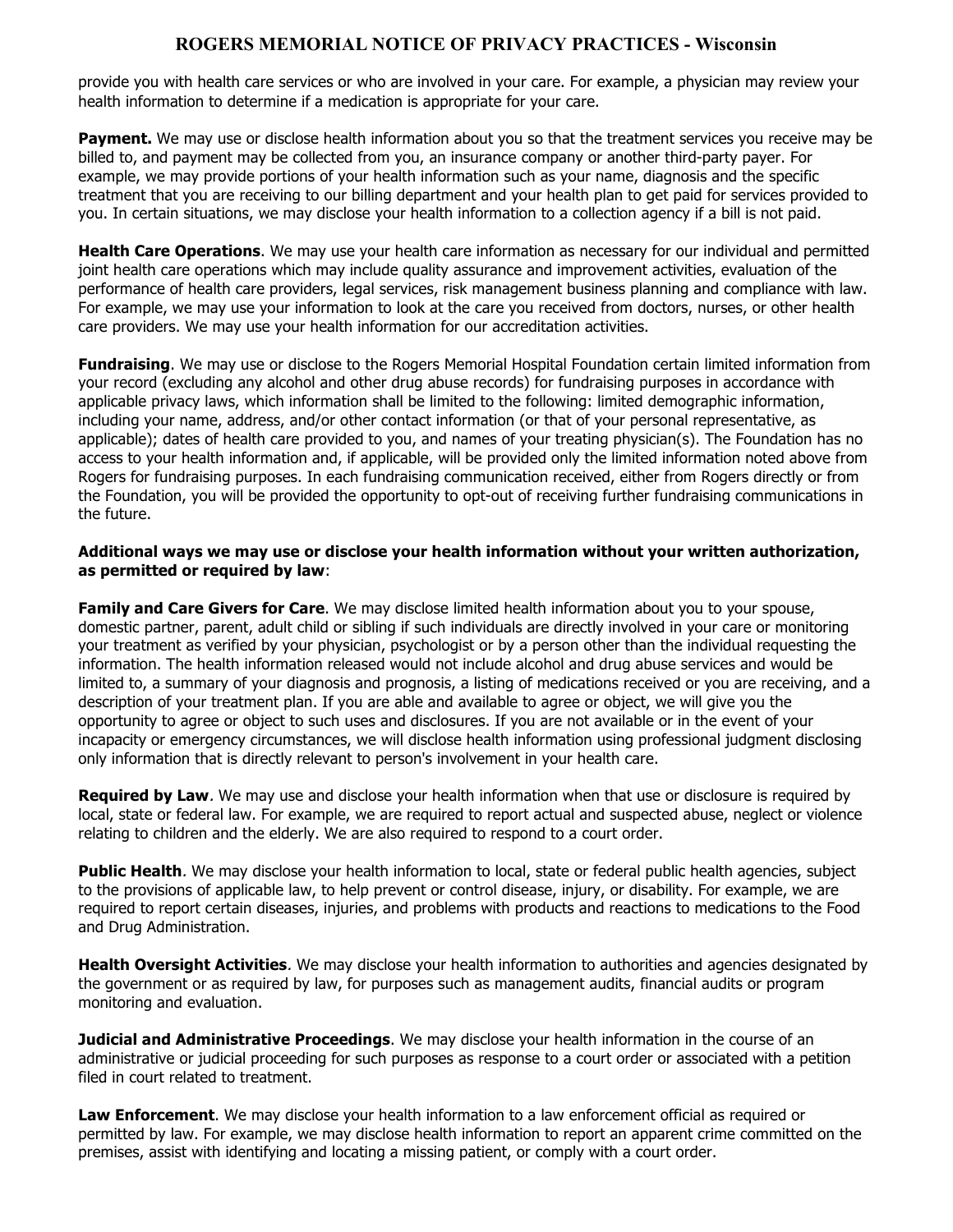**Coroners and Medical Examiners**. We may disclose your health information to coroners, medical examiners, law enforcement, and other authorities as required or permitted by law so they can carry out their duties related to your death, such as determining cause of death.

**Research**. Under certain circumstances, and only after a special approval process, we may use and disclose your health information to help conduct research. The researchers agree not to disclose information that would allow you to be identified, except as allowed by law. For example, the research study may measure the success of a treatment or medication in treating an illness or condition.

**Avert Serious Threats to Health or Safety**. We may disclose your health information in a very limited manner to appropriate persons to prevent a serious threat to the health and safety of a particular person or general public. Disclosure is usually limited to law enforcement personnel who are involved in protecting the public safety or others in a position to prevent the threat.

**For Workers' Compensation**. We may disclose your health information to the appropriate persons in order to comply with the laws related to Workers' Compensation or other similar programs. These programs may provide benefits for work-related injuries or illness.

**Health Information**. We may use or disclose your health information to provide information to you or about treatment alternatives or other health-related benefits and services that may be of interest to you.

**Facility Directory**. We may use your health information, such as your name, location in our facility, and your religious affiliation for our directory. Unless there is a specific written request from you to the contrary, we can disclose this directory information, except for your religious affiliation, to people who ask for you by name. Your religious affiliation may be given to the members of the clergy even if they do not ask for you by name.

**Correctional Facility, Probation or Parole.** If you are an inmate of a correctional facility or under supervision for probation or parole, we may disclose your health information to the correctional facility, the Department of Corrections, probation and parole agents and other authorized authorities for your health and the health and safety of others.

#### **WHEN WE ARE REQUIRED TO OBTAIN AN AUTHORIZATION TO USE OR DISCLOSE YOUR HEALTH INFORMATION**

Except as described in this Notice, we will not use or disclose your health information without your written authorization. For example, your authorization is required for most uses and disclosures of health information for marketing purposes and the sale of health information.

Your authorization is required for most uses and disclosures of psychotherapy notes which are notes recorded by a mental health provider documenting or analyzing the contents of conversation with you during counseling sessions that are kept separate from the rest of your health information . If you authorize us to use or disclose your health information, you may revoke that authorization, in writing, at any time to stop any future uses and disclosures (to the extent that we have not taken any action relying on the authorization).

If you wish to withdraw your authorization, please contact the Health Information Department, Release of Information, 1-800-767-4411 select option "3".

### **WHAT RIGHTS YOU HAVE REGARDING YOUR HEALTH INFORMATION**

You have several rights with regard to your health information. Specifically, you have the right to:

**Inspect and Copy your Health Information**. With a few exceptions, you have the right to inspect and obtain a copy of your health information. If you request copies of your health information, we may charge for the costs of providing the copies. If you request an electronic copy and the health information you are requesting is maintained electronically, we would provide the copy electronically in the form you request if it is readily producible, or if not,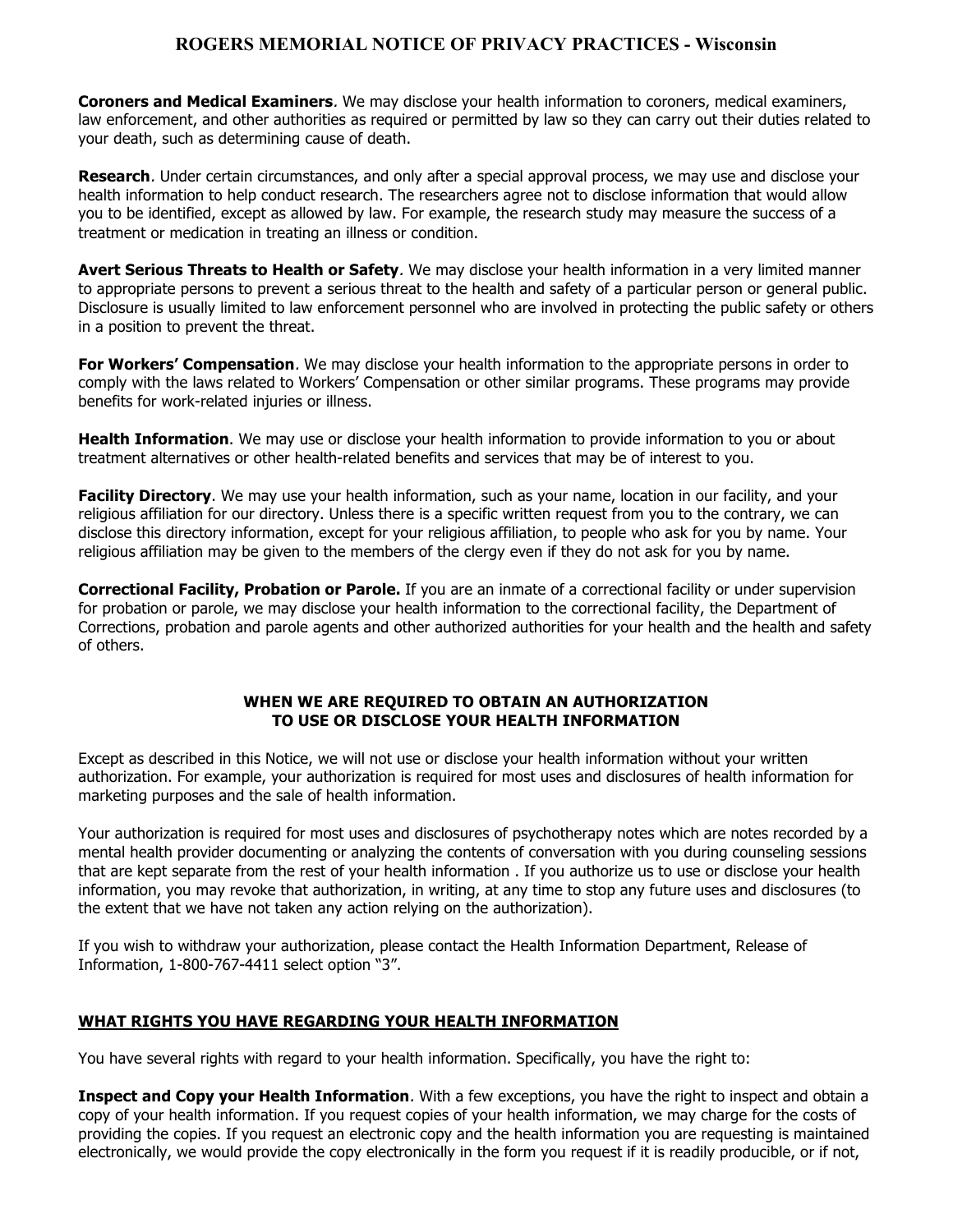in an agreed upon readable electronic form. You have the right to request, in writing, that we transmit a copy of your health information directly to another individual. This right to access does not apply to psychotherapy notes, which are maintained for personal use of a mental health professional.

Your request to inspect or access your health information must be in writing to:

Rogers Memorial Hospital, Health Information Department, Release of Information 34700 Valley Road, Oconomowoc, WI 53066 or contact 1-800-767-4411 select option "3"

**Request to Amend Your Health Information**. You have a right to request that we amend your health information that you believe is incorrect or incomplete. We are not required to change your health information and may deny your request in writing if the health information is correct and complete, not created by us, or not part of our records. Our written denial will state the reasons for the denial and explain your right to file a written statement of disagreement with the denial. If you do not file one, you have the right to request that your request and our denial be attached to all future disclosures of your health information. If we approve your request to amend, we will make the changes to your health information and make reasonable efforts to inform others about the change to your health information. To request an amendment, you must make your request in writing to the Health Information Manager 34700 Valley Road, Oconomowoc, WI 53066. You must also provide a reason for your request. Changes to non-clinical information such as changes of address and insurance information are not amendments and may be routinely processed.

**Request Restrictions on Certain Uses and Disclosures**. You have the right to request restrictions on the use and disclosure of your health information for treatment, payment or health care operation activities. Additionally, you have the right to request restrictions on disclosure of information to individuals involved in your care. We are not required to agree to your requested restrictions in most cases. If we do agree, we will comply with your restriction unless the information is needed to provide you emergency treatment or until the agreement is terminated. We must, however, agree to your request to restrict disclosure of your health information, to a health plan for the purpose of carrying out payment or health care operations, if it is not otherwise required by law, and, the health information pertains solely to a health care item or service for which you, or a third party other than the health plan, have paid us for in full. If you would like to make a request for restrictions, you must submit your request in writing to the Health Information Manager, Rogers Memorial Hospital, 34700 Valley Road, Oconomowoc, WI 53066. We will inform you if we cannot carry out your request.

**Receive Confidential Communication of Health Information**. You have the right to request that we communicate your health information to you in a certain way or at a certain location. For example, you may ask that we only contact you at work or by U.S. Mail. Your request must specify how or where you wish to be contacted. We will accommodate all reasonable requests.

To request confidential communications, you must submit your request in writing to the Health Information Manager 34700 Valley Road, Oconomowoc, WI 53066.

**Receive a Record of Disclosures of Your Health Information**. You have the right to request, in writing, a record of certain types of disclosures we made of your health information to individuals or organizations for the six years prior to the date on which the accounting is requested, or a shorter period of time if requested. We are not required to provide a record of the following disclosures:

- To carry out treatment, payment, and health care operations;
- To individuals regarding information about themselves;
- Incident to a use or disclosure otherwise permitted by applicable law;
- To persons involved in the individual's care, or for other notification purposes as permitted by applicable law
- For the facility's directory;
- That occurred pursuant to an authorization;
- For national security or intelligence purposes;
- To correctional institutions or law enforcement officials regarding patients in their custody; and
- As part of a limited data set which excludes your name, date of birth and other key identifiers.